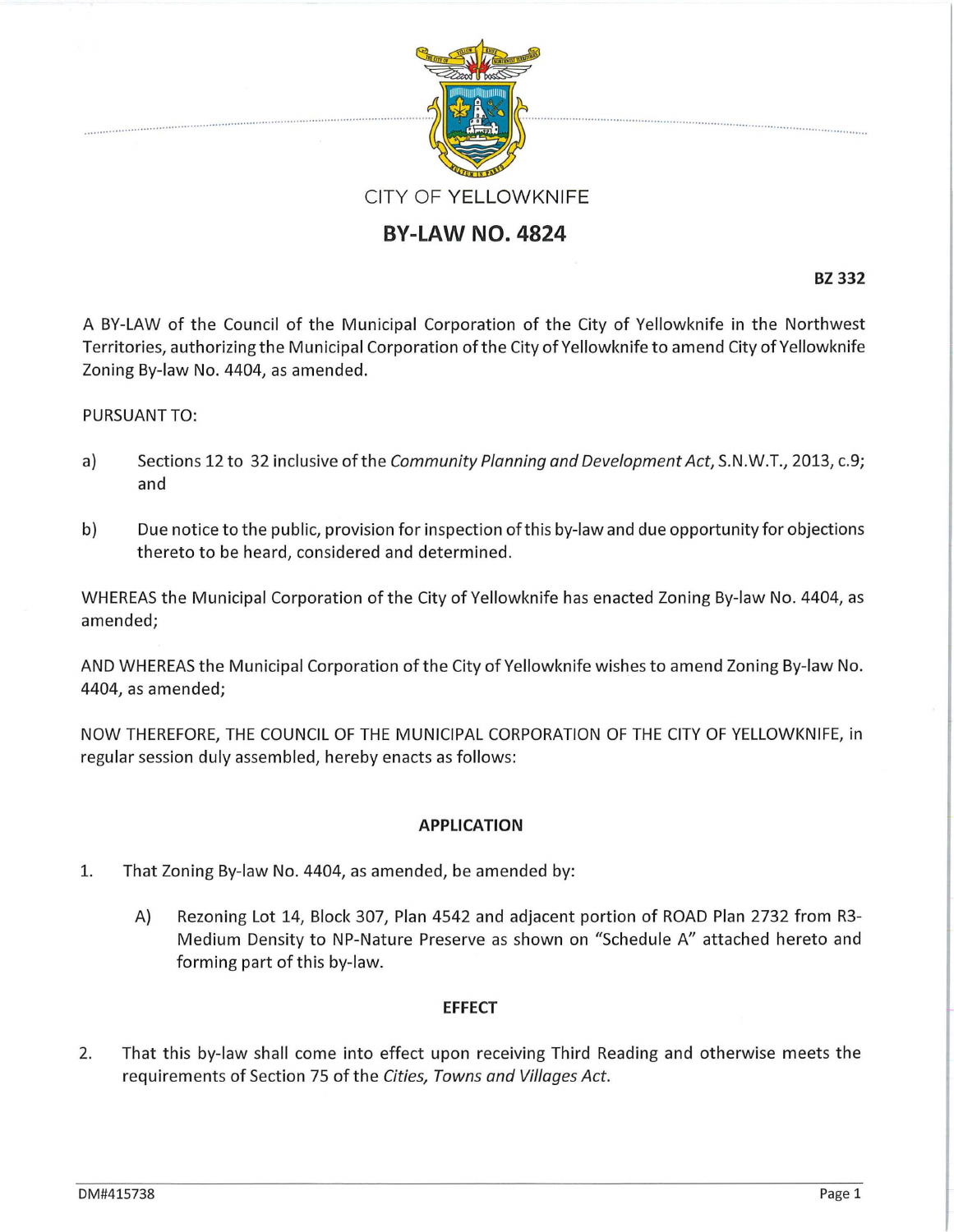Read a First time this <u>9</u> eay of FEBRUPICL<sub>/</sub>A.D. 2015.

*Bluma¥t .* 

Mayor

**City Administrator** 

**Read a Second Time this 4** day of *MAKUH*, A.D. 2015.

Mayor

**City Administrator** 

Read a Third Time and Finally Passed this  $\frac{Q}{1-\frac{Q}{2}}$  day of  $\frac{|\gamma_{H}| \leq l+1}{\gamma_{H}}$ , A.D., 2015.

Mayor

City Administrator

City Administrator

I hereby certify that this by-law has been made in accordance with the requirements of the *Cities, Towns and Villages Act* and the by-laws of the Municipal Corporation of the City of Yellowknife.



Schedule A DM #416041